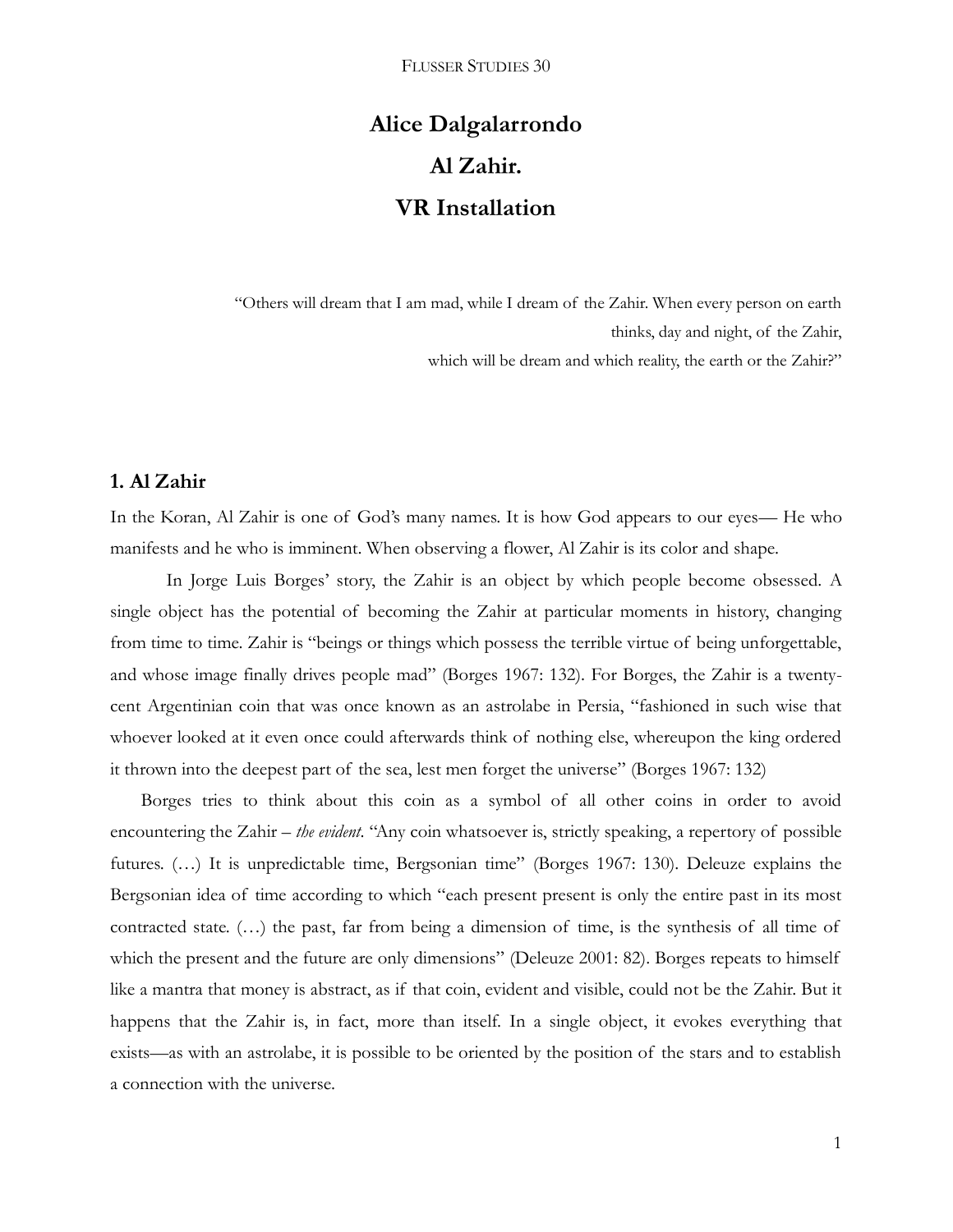#### **2. Oxymoron**

Borges exemplifies this rhetorical device with expressions such as dark light and black sun, but hidden between the lines he refers to Al Zahir and its opposite: Al Batin, the occult. In the book of God's names, Al Zahir and Al Batin come together— God is the occult beside His obviousness, or, His obviousness is the reason why he is occult. "Tennyson said that if we could but understand a single flower we would know who we are and what the world is. Perhaps he meant that there is no deed, however humble, which does not implicate universal history and its infinite concatenation of causes and effects. Perhaps he meant that the visible world is implicit, in its entirety, in each manifestation, just as, in the same way, will, according to Schopenhauer, is implicit, in its entirety, in each individual. The cabalists considered man a microcosm, a symbolic mirror of the universe; according to Tennyson, everything would be that; even the intolerable Zahir." (Borges 1949: 134)

## **3. Search**

Someone once told me, an idea must pursue one, until the idea itself is pursued and dominated, and something is made out of it. The Zahir found me first and I happened to know that it manifests itself in our time as a hibiscus flower. Being obsessed is making connections, so I started to connect the manifestation of this flower with other events/things/objects in order to comprehend the whole of everything.

Manuel De Landa states that Deleuze's project escapes typological thinking, characteristic of classification practices of the 17th and 18th centuries, in which Linnaeus's botanical taxonomy is inserted, as they seek to define groups based on the similarities between their individuals (De Landa 2005: 38). Deleuze values a philosophy of difference in its ontology of the object and I rely on this philosophy to understand how this hibiscus flower is unique in itself, due to the trajectory it follows, while having the potential to evoke in it everything that exists.

#### **4. Destiny**

To pursue an idea is to give other destinies to things never imagined before, assembling the potentialities that lie in their histories.

If it were not for my pursuit, this hibiscus flower would not have been virtualized (the photographic image digitized in a third dimension), and most likely, it would have fulfilled its flower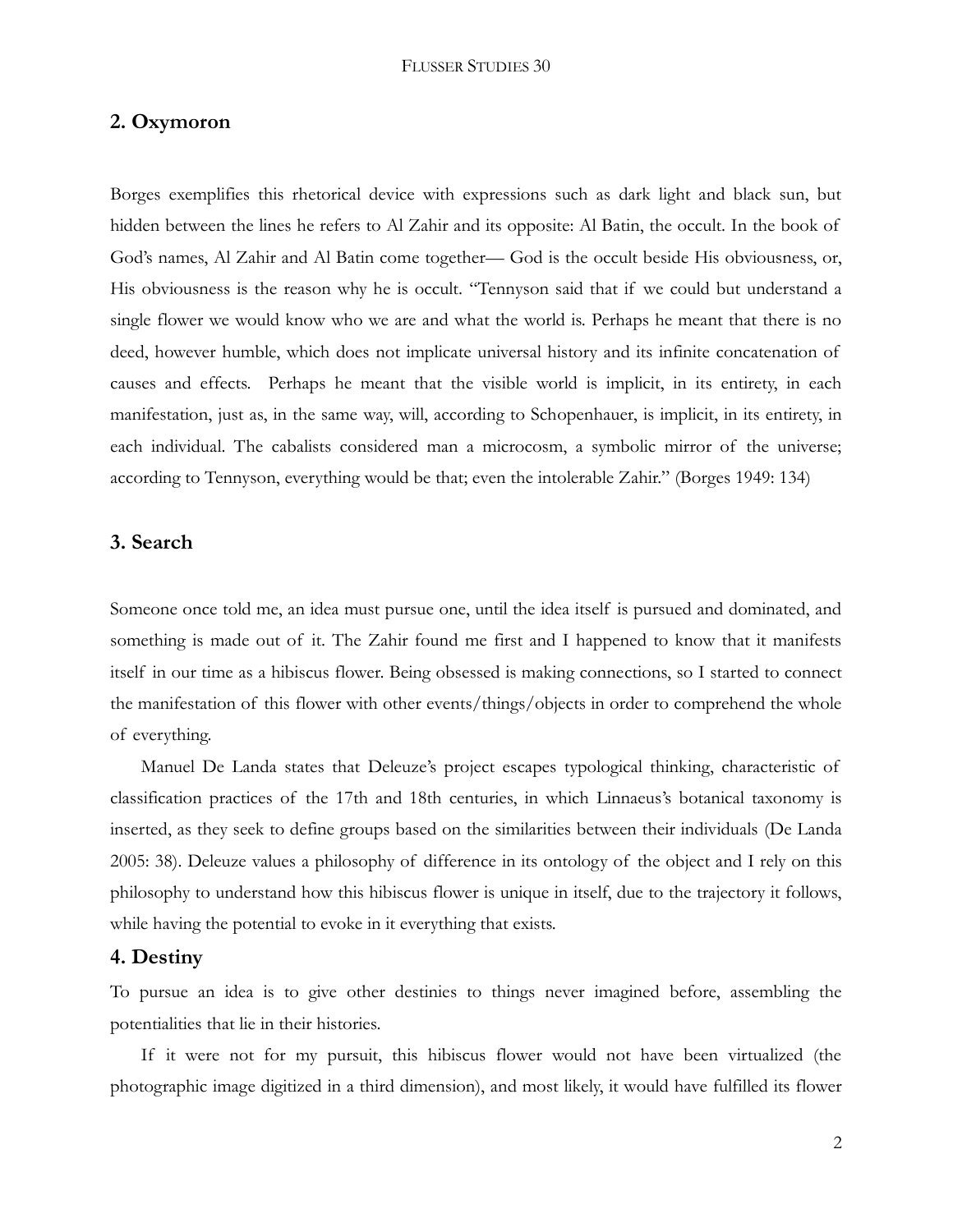destiny. So I started to look at this flower not just as it first appeared to me, but rather for its hidden stories in its past and future, its possibilities and virtualizations.

In *Botões*, Flusser describes the event of a tree blossoming as an eruption of the virtual (flower) contained in the buds (Flusser 1979: 1). And this is their destiny, the destiny of a flower that follows what we would expect it to do and adheres to nature's laws. But according to Flusser, it is a necessary "ontologic jump from the merely possible" (Flusser 1979: 1) for the real to happen and there is not just one possibility, but an ocean full of them.

#### **5. Virtual**

The virtual swims in this ocean. Flusser describes the virtual in terms of waves that acquire their shape thanks to the masculine force of "virtue", because "virtual" derives from "vis" / "vir", which means "man". The virtual attempts to become "real", but remains within a state of trying, a state of willing. Virtual is what emerges from the possible and gets close to the real (Flusser 1993: 65-66).<sup>1</sup>

*The virtual* is not opposed to *the real*, as Deleuze points; it is *the possible* that is.<sup>2</sup> The virtual coexists with the real. The ideas of worlds behind a work of art are virtual ones, in Deleuze's sense, as is the idea of the Zahir and as is the idea of God; they are real, but not (yet) material.

# **6. Virtual Insanity**

The transfiguration of material objects into digitized ones (in the case of my investigation, the tridimensional scanned flower), is the realization of one of the infinite possibilities contained in the object's trajectory. Its de-materialization through numbers is the destiny I gave to the flower. It is now virtual. It coexists with our real and tries to become real, but it was also a possibility; a state of becoming.

Is the virtual world possible? If it is possible it can be real.

An oxymoron: the possible virtual. "There was a time when I could visualize first the obverse and then the reverse. Now I see them both simultaneously. It's not as if the Zahir were made of

 $\overline{a}$ 

<sup>&</sup>lt;sup>1</sup> Free translation from the German.

<sup>&</sup>lt;sup>2</sup> "The possible is opposed to the real; the process undergone by the possible is therefore a 'realisation'. By contrast, the virtual is not opposed to the real; it possesses a full reality by itself. The process it undergoes is that of actualisation." (Deleuze 2001: 211).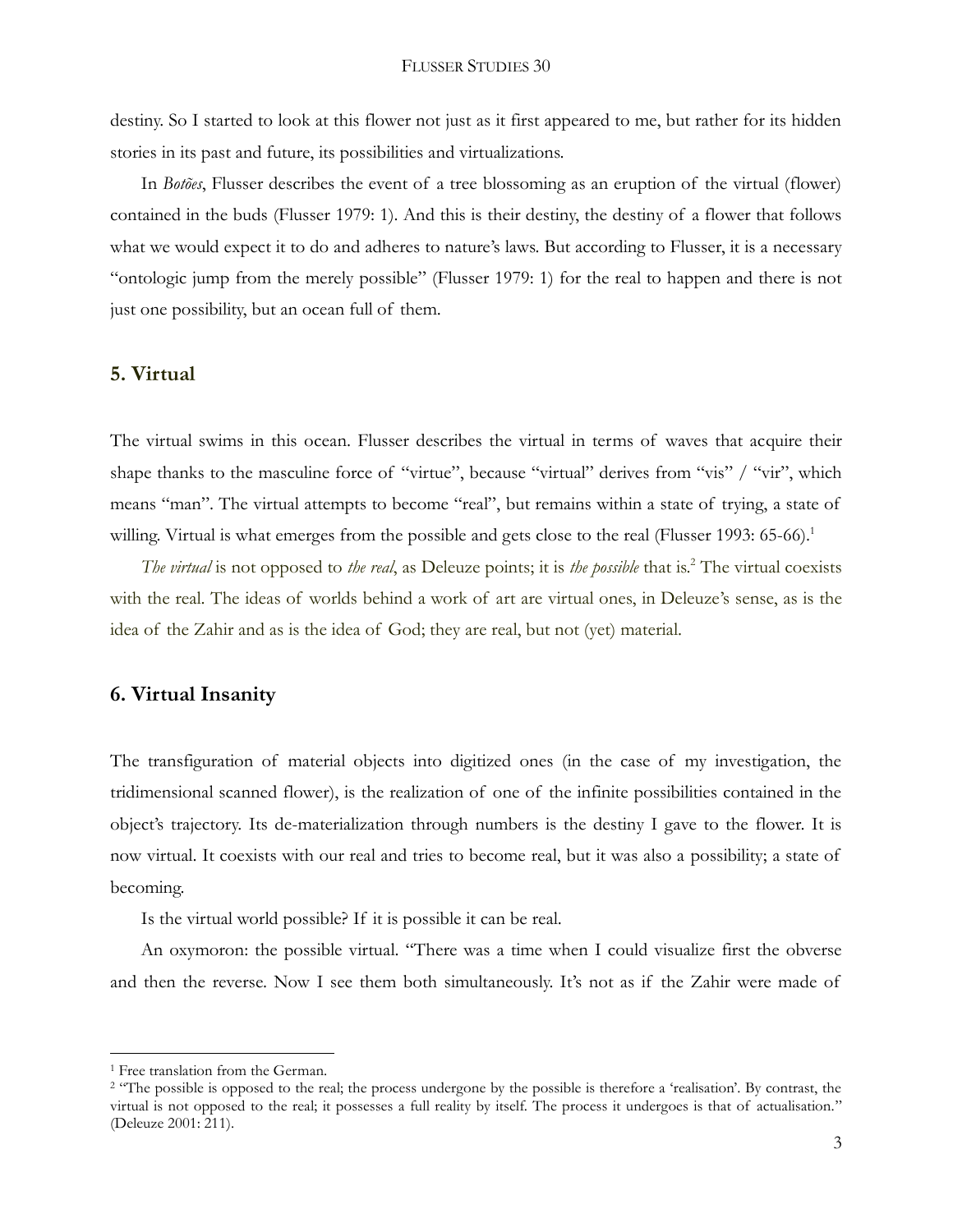glass, for one face is not superimposed upon the other; it's rather as if one's vision was spherical and as if the Zahir floated in the middle." (Borges 1949: 133-134)

# **7. Calculations**

Where does the flower's *singularity<sup>3</sup>* go when it is represented tridimensionally? The calculation is the singularity. The bidimensional photography is already a calculation, because it is digital. There is no physical trace of reality impressed in a material, as in analog photographic processes. In the digital, calculation connects "the real world" and the represented "virtual" world.

"The world 'happens' while God calculates; if the calculation were exact, there would be no world. The world can be regarded as a 'remainder', and the real in the world understood in terms of fractional or even incommensurable numbers." (Deleuze 2001: 222) That is to say, the *real world* is full of inexactitude. However, calculations of men (and of the machine) must be precise in order to approximate with nature's imprecision, in order to create hyper-realistic *virtual worlds.*

# **8. Perfection**

 $\overline{a}$ 

"Perfect (see bisexual). Bisexual: each flower of each individual has both female and male structures. Other terms used for this condition are androgynous, hermaphrodite..."<sup>4</sup> The hibiscus is a perfect flower.

The hibiscus flower is a perfect flower, and with its imperfect virtual transfiguration is something like Donna Haraway's cyborg.<sup>5</sup> The virtue of the wave is no longer masculine, as Flusser defines it when analyzing the origin of the *virtual* word. This wave that approaches the real, that wants to be

<sup>3</sup> De Landa defines singularities as that which influences behavior, acting as attractors for the trajectories of objects; the final state will be as expected, like the flower that blooms from the bud. "(...) different trajectories may be attracted to the same final state, singularities are said to represent the inherent or intrinsic *long-term tendencies* of a system, the states which the system will spontaneously tend to adopt in the long run as long as it is not constrained by other forces." (De Landa 2005: 14.

<sup>4</sup> https://en.wikipedia.org/wiki/Plant\_reproductive\_morphology

<sup>&</sup>lt;sup>5</sup> I see this flower, of mixed sex, that turns into virtuality as a kind of cyborg, in nothing different from what would become the humanoid cyborg. Donna Haraway defines the cyborg as "a cybernetic organism, a hybrid of machine and organism, a creature of social reality as well as a creature of fiction. (...) Cyborg 'sex' restores some of the lovely replicative baroque of ferns and invertebrates (such nice organic prophylactics against heterosexism)." (Haraway 1991: 149-181)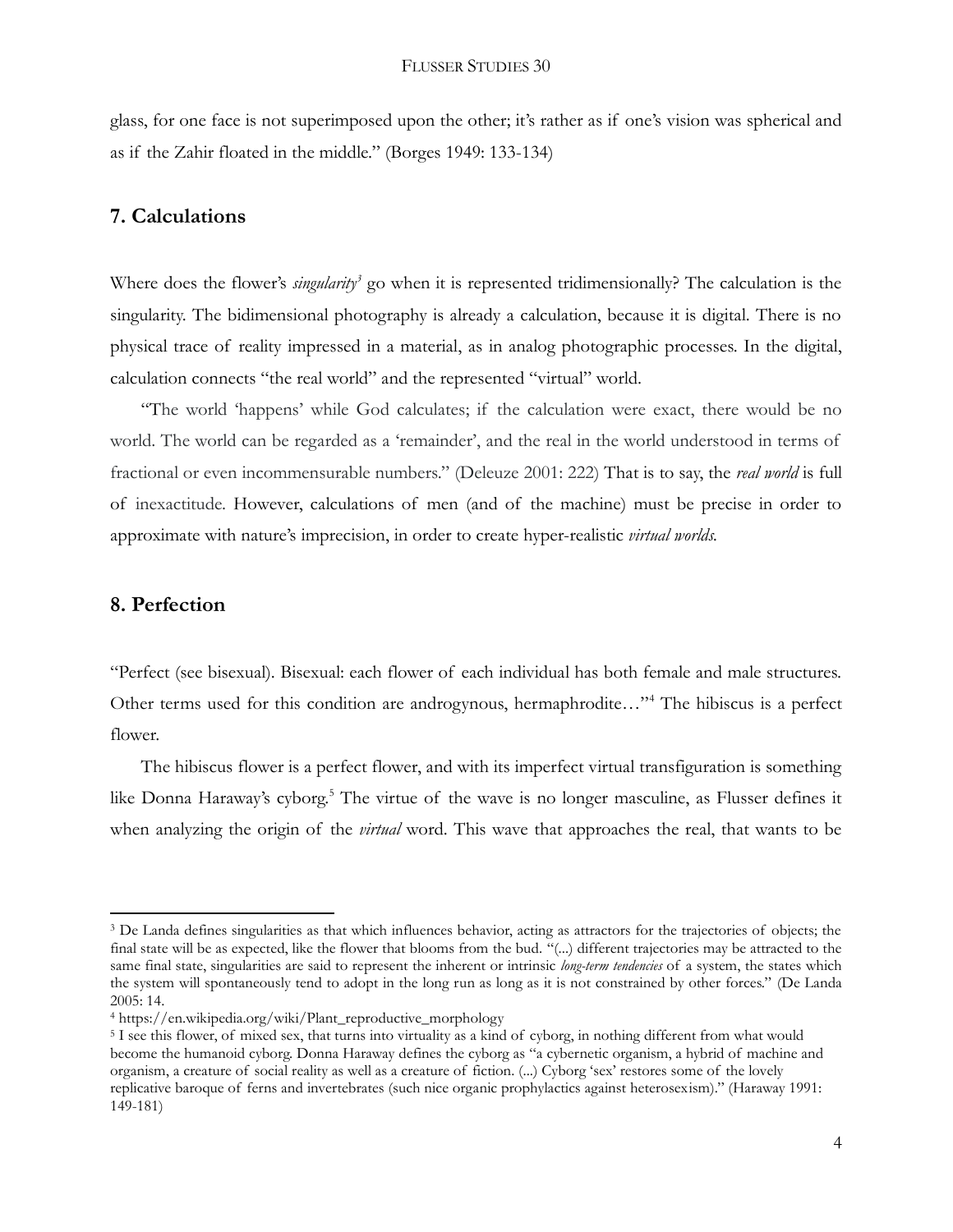real and succeeds, represents the dilution of the dichotomy between female and male, real and virtual, nature and machine, evident and hidden, and creates oxymorons.

In art, it's not necessary to achieve the correct calculations and to create a world analogous to ours. The result does not have to resemble reality or perfection. In the *Logic of Sense*, Deleuze describes the ideal game as something that can only exist in reflection and in art. He says that only thought is capable of affirming all the possibilities of the universe (Deleuze 2009: 63). The result is the artwork, because art is capable of presenting these other possibilities of the world and its virtualities—and at the same time, it is real.

It is said that only God is perfect. "The Sufis, attempting to lose themselves in God, repeat their own name or the ninety-nine names of the divinity until they lose all meaning. I long to tread the same path. Perhaps I will manage to wear away the Zahir by force of thinking of it and thinking of it. Perhaps behind the Zahir I shall find God." (Borges 1967: 134)